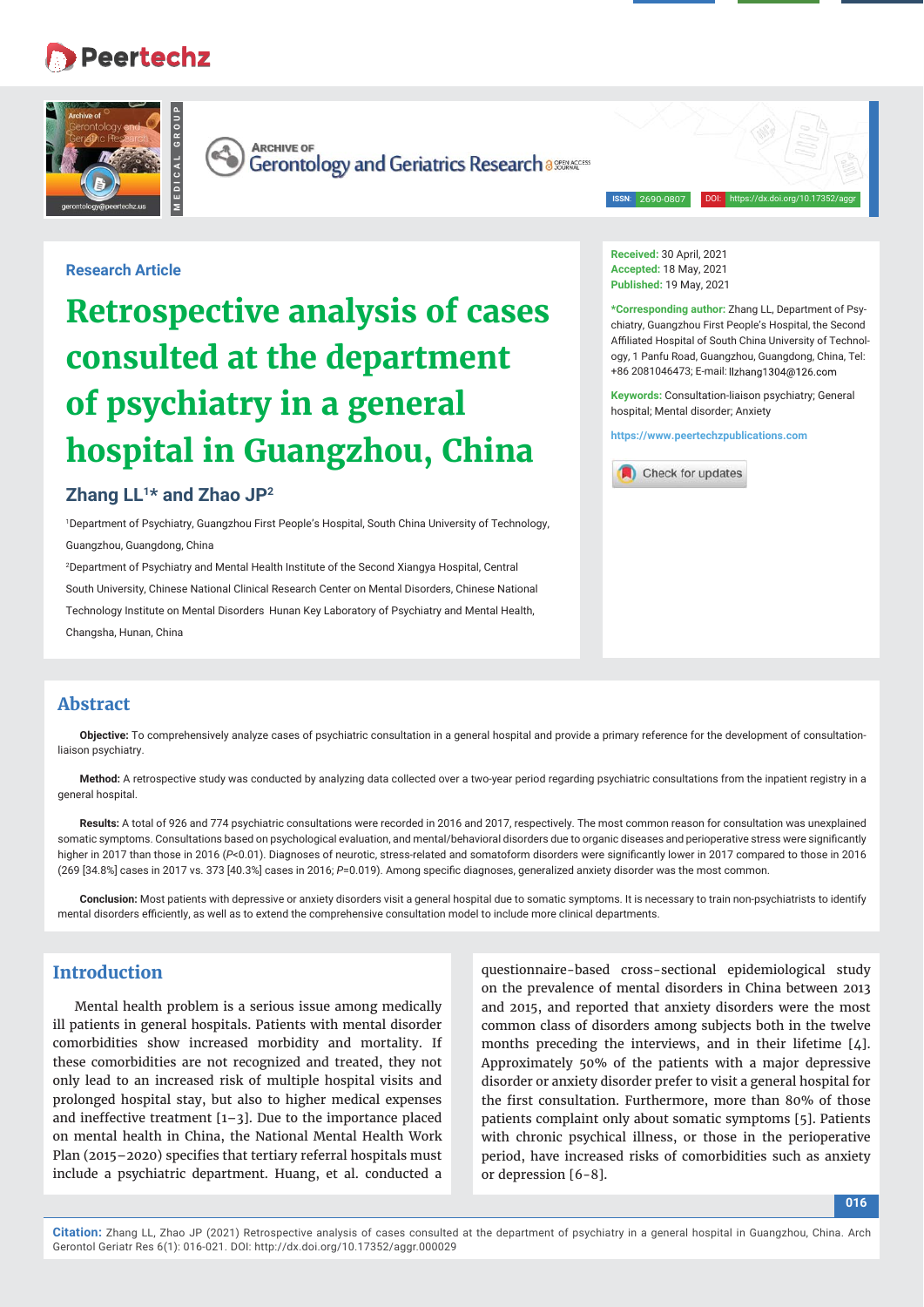Psychiatric consultation-liaison services play an important role in the diagnosis and treatment of mental comorbidities and psychological burdens in patients [9]. However, this model cannot be implemented for all patients with mental health concerns because of the high prevalence of mental comorbidities. Moreover, the inability to identify cases of mental disorders, or misdiagnose them, in non-psychiatry departments is common, and eventually results in treatment delay and waste of medical resources [10].Pezzia, et al. reported that evaluation of a known concern (such as substance use, affective disorder, or suicidal ideation) was the most common reason for psychiatric referral (41.7%) in inpatient medical teams [11]. Currently, there are few reports regarding intra-hospital consultation of cases to psychiatry departments in general hospitals in China, and data regarding the working conditions in these departments are also insufficient. We examined all cases of consultations to psychiatrists in a tertiary referral hospital between 2016 and 2017, with the aim of classifying them using different criteria and providing a primary reference for the development of Consultation-Liaison Psychiatry (CLP) in China.

#### **Subjects and Methods**

#### **Ethics**

The study protocol was approved by the ethics committee of Guangzhou First People's Hospital. All patients provided written informed consent for their participation.

#### **Study design and participation**

Intra-hospital consultation was defined as a clinical department or medico-technical department (henceforth referred to as "principal department") consulting a psychiatrist or the psychiatry department within the same hospital (henceforth referred to as "consultant psychiatrist") to provide guidance regarding diagnosis and treatment of psychiatric disorders within the scope of their practice. Consultations that were accepted within 24 hours were considered in the study. Cases where the consultant psychiatrist arrived by the bed of the patient within 10 minutes of referral were classified as urgent consultations. Special cases were those that were referred directly to the chief of the psychiatry department for guidance.

We carried out this retrospective study by extracting information from the inpatient registry. New cases referred to the department of psychiatry in our hospital between 1 January 2016 and 31 December 2017 were included in the study. All consultation cases were registered in the patient record system. Repeated consultations for the same patient were not included in the study. Thus, we counted the total number of new consultation cases instead of the total number of visits to the department of psychiatry.

#### **Statistical analysis**

All statistical analyses were conducted using IBM SPSS software, version 22.0 (IBM Corp., Armonk, N.Y., USA). Twotailed statistical tests were conducted, with a *P* value <0.05 considered as statistically significant. Continuous variables were described using summary statistics such as mean ± Standard Deviation (SD), and their normality was assessed by the Shapiro-Wilk normality test. Categorical variables were described using frequencies and percentages. Data were compared using the t-test or  $\chi^2$  test as appropriate.

#### **Results**

#### **General information**

Between 1 January 2016 and 31 December 2017, 1700 new cases of intra-hospital psychiatric consultations were registered. The total number of inpatients, excluding repeated hospitalizations, over the same period were 53627 and 55249 in 2016 and 2017, respectively. Out of those inpatients, 926 (1.7%) patients in 2016, and 774 (1.4%) patients in 2017 were referred for psychiatric consultation.

In 2016, 355 out of the 926 patients (38.3%) referred for psychiatric consultation were male and 571 (61.7%) patients were female. The age range was 8–97 years with a mean of 62.72±18.21 years. Further, 30 (3.2%) cases were urgent consultations and 896 (96.8%) were general consultations; A history of mental disorders was found in 365 (39.4%) cases.

In 2017, 294 out 774 patients (38.0%) were male and 480 patients (62.0%) were female. The age range was 8–95 years with a mean of  $61.16\pm18.27$  years. There were 22 (2.8%) urgent consultations and 752 (97.2%) general consultations. A history of mental disorders was found in 198 (25.6%) cases, which was significantly lower than that seen in 2016 (*P*<0.001) (Table 1). No significant differences were observed between the two groups for other variables (*P*>0.05) (Table 1).

#### **Distribution of "principal department"**

A total of 31 clinical departments had referred cases to the department of psychiatry for a consultation. Among these, the three "principal departments" which made the maximum number of referrals were the department of neurology (291 [31.4%] in 2016, 187 [24.2%] in 2017), the department of geriatrics (92 [9.9%] in 2016, 92 [11.9%] in 2017), and the department of gastroenterology (57 [6.2%] in 2016, 83 [10.7%] in 2017) (Table 2).

| 20 I <i>I</i> .             |                                       |               |                     |       |
|-----------------------------|---------------------------------------|---------------|---------------------|-------|
| <b>Variable</b>             | <b>Psychiatric consultation cases</b> |               | <b>Analysis</b>     |       |
|                             | $2016(n=926)$                         | $2017(n=774)$ |                     |       |
|                             | Mean±SD                               |               | t-score             | P     |
| Age (years)                 | 62.72±18.21                           | 61.16±18.27   | 1.715               | 0.080 |
|                             | $n\frac{6}{6}$                        |               | $\chi^2$ -statistic | P     |
| Sex                         |                                       |               |                     |       |
| Male                        | 355 (38.3%)                           | 294 (38.0%)   | 0.022               | 0.882 |
| Female                      | 571 (61.7%)                           | 480 (62.0%)   |                     |       |
| History of mental disorders | 365 (39.4%)                           | 198 (25.6%)   | 36.435              | 0.000 |
| Consultation type           |                                       |               |                     |       |
| urgent consultation         | 30(3.2%)                              | 22(2.8%)      | 0.225               | 0.636 |
| general consultation        | 896(96.8%)                            | 752(97.2%)    |                     |       |
|                             |                                       |               |                     | 017   |

**Table 1**: Demographic data of psychiatric consultation cases between 2016 and 2017.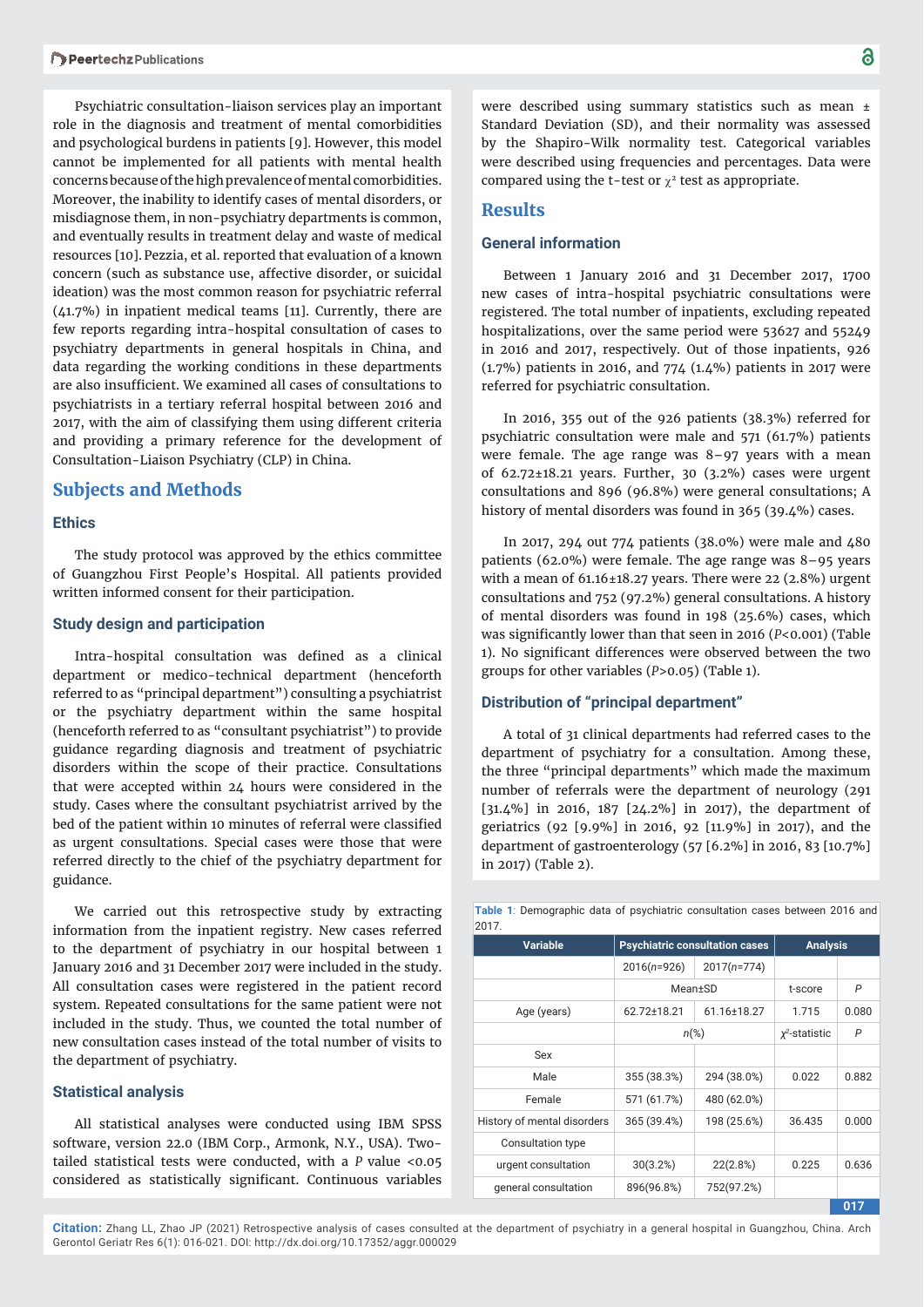#### **Reasons for consultation**

The most common reasons for consultation in both 2016 (926 cases) and 2017 (774 cases) were— unexplained somatic symptoms (admitted due to physical discomfort without any evidence of organic disease upon medical examination) (519 [56.0%] in 2016, 372 [48.1%] in 2017), history of mental disorders in patients who were admitted due to physical diseases (325 [35.1%] in 2016, 188 [24.3%] in 2017), and mental/behavioral disorders due to organic diseases (38 [4.4%] in 2016, 98 [12.7%] in 2017) (Table 3). Other reasons included psychological evaluation, and mental/behavioral disorders due to overuse of psychotropic drugs, perioperative stress, and acute stress events. Consultations due to psychological evaluation, and mental/behavioral disorders due to organic diseases, and perioperative stress showed a significant increase in 2017 than those in 2016 (*P*<0.01). In contrast, consultations due to unexplained somatic symptoms, history of mental disorders in patients who were admitted due to physical diseases, and mental/behavioral disorders due to overuse of psychotropic drugs showed a significant decrease in 2017 than those in 2016 (*P*<0.05) (Table 3).

#### **Classification of consultation diagnosis**

The top three diagnoses, made according to the criteria outlined in the "ICD-10 Classification of Mental and Behavioural Disorders," by consultant psychiatrists were as follows: 1. neurotic, stress-related and somatoform disorders (373 out of 926 [40.3%] in 2016, 269 out of 774 [34.8%] in 2017), 2. mood disorders (207/926 [22.4%] in 2016, 172/774 [22.2%] in 2017), and 3. mental disorders due to brain damage and dysfunction, and physical disease (159/926 [17.2%] in 2016, 99/774 [12.8%] in 2017) (Table 4). Furthermore, among neurotic, stress-related and somatoform disorders, the distribution of specific disease diagnoses were as follows: generalized anxiety disorder (342 out of 373 [91.7%] in 2016, 243 out of 269 [90.3%] in 2017), somatoform disorder (14/373 [3.8%] in 2016, 20/269 [7.4%] in 2017), dissociative (conversion) disorder (10/373 [2.7%] in 2016, 5/269 [1.9% ] in 2017), and adjustment disorder (7/373 [1.8% ] in 2016, 1/269 [0.4%] in 2017). Among cases diagnosed as mood disorders, 204 out of 207 (98.5%) and 170 out of 172 (98.3%) consultations were made for depressive episodes in 2016 and 2017, respectively, and the rest were for bipolar disorder.

| Table 2: Distribution of cases by "principal department" $[n(\%)]$ . |             |            |                               |            |            |
|----------------------------------------------------------------------|-------------|------------|-------------------------------|------------|------------|
| <b>Principal Department</b>                                          | 2016        | 2017       | <b>Principal Department</b>   | 2016       | 2017       |
| Dept. of Internal Medicine                                           | $n = 427$   | $n = 395$  | Dept. of Surgery              | $n = 86$   | $n = 112$  |
| <b>Respiratory Medicine</b>                                          | 45(4.9%)    | 30(3.9%)   | <b>Traumatic surgery</b>      | 14(1.5%)   | 17(2.2%)   |
| Rehabilitation                                                       | 52(5.6%)    | 32(4.1%)   | Hepatobiliary surgery         | $8(0.9\%)$ | 19(2.5%)   |
| Endocrinology                                                        | 40(4.3%)    | 33(4.3%)   | Joint surgery                 | 11(1.2%)   | 11(1.4%)   |
| Nephrology                                                           | 20(2.2%)    | 21(2.7%)   | Spinal surgery                | 7(0.8%)    | 6(0.8%)    |
| Gastroenterology                                                     | 57(6.2%)    | 83(10.7%)  | Thyroid & Breast surgery      | $9(1.0\%)$ | 11(1.4%)   |
| Cardiology                                                           | 39(4.2%)    | 58(7.5%)   | Urology                       | 10(1.1%)   | 11(1.4%)   |
| Hematology                                                           | 37(4.0%)    | 17(2.2%)   | Gastroenterological surgery   | 20(2.2%)   | 14(1.8%)   |
| Oncology                                                             | 3(0.3%)     | $3(0.4\%)$ | Cardiothoracic surgery        | $4(0.4\%)$ | 9(1.2%)    |
| Geriatrics                                                           | 92(9.9%)    | 92(11.9%)  | <b>Burns surgery</b>          | $1(0.1\%)$ | 2(0.3%)    |
| Rheumatology & Immunology                                            | 21(2.3%)    | 13(1.7%)   | Intervention surgery          | $1(0.1\%)$ | $0(0\%)$   |
| <b>Traditional Chinese Medicine</b>                                  | 21(2.3%)    | 13(1.7%)   | Otolaryngology                | $0(0\%)$   | $7(0.9\%)$ |
| Dept. of Neurology                                                   | $n = 320$   | $n = 211$  | Ophthalmology                 | $1(0.1\%)$ | $3(0.4\%)$ |
| Neurosurgery                                                         | $29(3.1\%)$ | 24(3.1%)   | Other Departments             | $n = 73$   | $n=49$     |
| Neurology                                                            | 291(31.4%)  | 187(24.2%) | Pain Medicine                 | 3(0.3%)    | 9(5.5%)    |
| Women & children's medicine                                          | $n=20$      | $n=9$      | <b>Critical Care Medicine</b> | 12(1.3%)   | 10(1.3%)   |
| Pediatrics                                                           | 2(0.2%)     | 0(0%)      | <b>Emergency Medicine</b>     | 53(5.7%)   | 25(3.2%)   |
| <b>Gynecology &amp; Obstetrics</b>                                   | 18(1.9%)    | 9(1.2%)    | Dermatology                   | 5(0.5%)    | 5(0.6%)    |

#### **Table 3:** Reasons for psychiatric consultation [*n*(%)].

| <b>Reasons for consultation</b>                                            | 2016        | 2017        | $\chi^2$ -statistic | P     |
|----------------------------------------------------------------------------|-------------|-------------|---------------------|-------|
| Psychological evaluation                                                   | 5(0.5%)     | 74(9.6%)    | 77.424              | 0.000 |
| Mental/behavioral disorders due to psychotropic drug overuse               | 13(1.4%)    | 2(0.3%)     | 6.325               | 0.012 |
| Patients with history of mental disease admitted due to physical disorders | 325(35.1%)  | 188(24.3%)  | 32.373              | 0.000 |
| Mental/behavioral disorders due to organic diseases                        | $38(4.1\%)$ | 98(12.7%)   | 41.952              | 0.000 |
| Unexplained somatic symptoms                                               | 519(56.0%)  | 372(48.1%)  | 10.779              | 0.001 |
| Mental/behavioral disorders due to perioperative stress                    | 22(2.4%)    | $39(5.0\%)$ | 8.642               | 0.003 |
| Mental/behavioral disorders due to acute stress events                     | $4(0.4\%)$  | $1(0.1\%)$  | 1.318               | 0.251 |
|                                                                            |             |             |                     | 018   |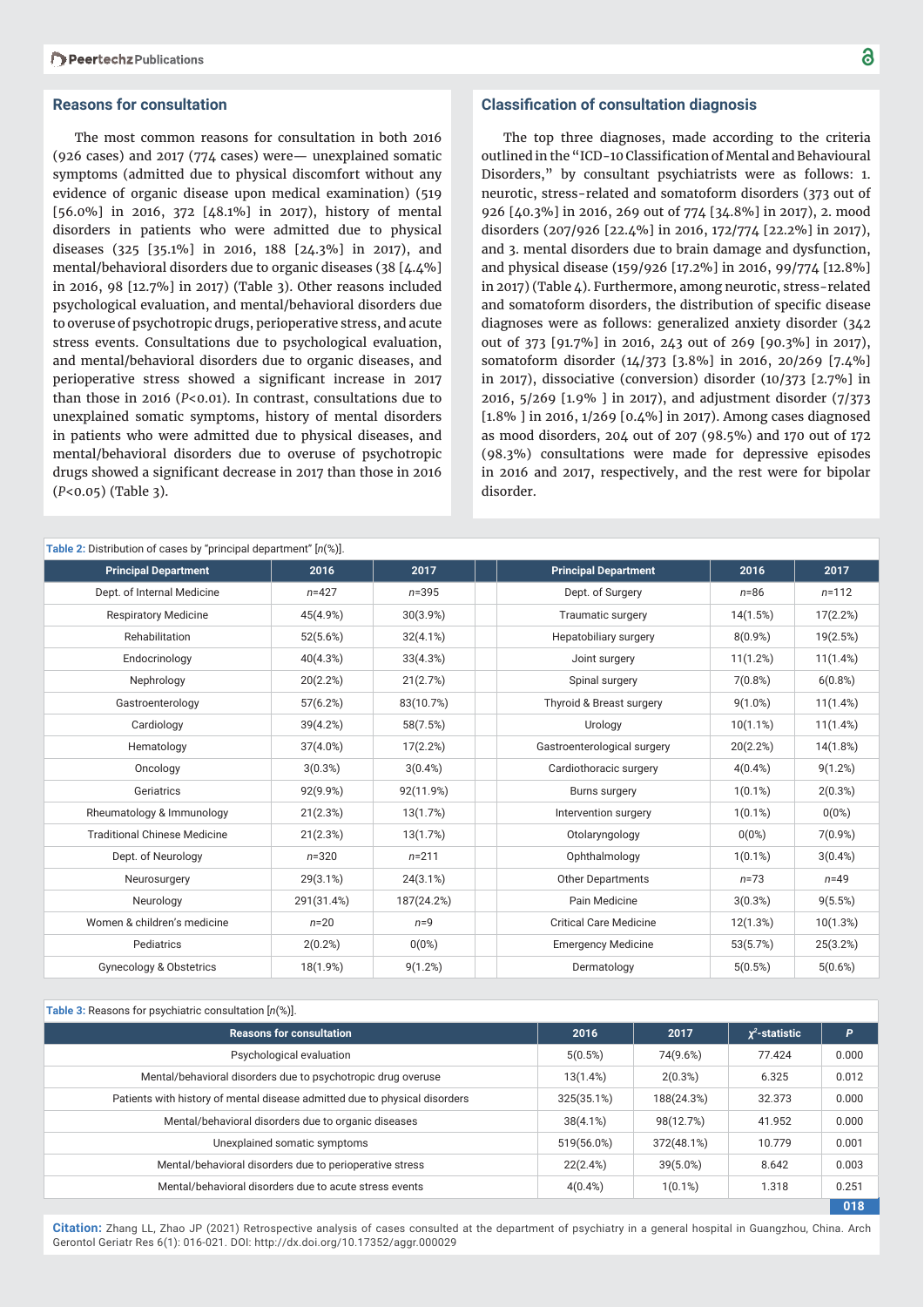| <b>Table 4:</b> Classification of psychiatric diagnosis [n(%)].                              |            |            |                     |       |
|----------------------------------------------------------------------------------------------|------------|------------|---------------------|-------|
| <b>Diagnosis</b>                                                                             | 2016       | 2017       | $\chi^2$ -statistic | P     |
| Disregard of mental and behavioral disorders                                                 | 65(7.0%)   | 60(7.8%)   | 0.332               | 0.564 |
| Dementia                                                                                     | 45(4.9%)   | 37(4.8%)   | 0.006               | 0.939 |
| Delirium                                                                                     | $9(1.0\%)$ | 6(0.8%)    | 0.187               | 0.666 |
| Mental disorders due to brain damage and dysfunction and to physical disease                 | 159(17.2%) | 99(12.8%)  | 6.283               | 0.012 |
| Schizophrenia, schizotypal, and delusional disorders                                         | 20(2.2%)   | 19(2.5%)   | 0.164               | 0.686 |
| Mood disorders                                                                               | 207(22.4%) | 172(22.2%) | 0.004               | 0.948 |
| Neurotic, stress-related and somatoform disorders                                            | 373(40.3%) | 269(34.8%) | 5.478               | 0.019 |
| Behavioral syndromes associated with physiological disturbances and physical factors         | 23(2.5%)   | 25(3.2%)   | 0.856               | 0.355 |
| Disorders of adult personality and behavior                                                  | 2(0.2%)    | $0(0\%)$   | 1.674               | 0.196 |
| Behavioral and emotional disorders with onset usually occurring in childhood and adolescence | $1(0.1\%)$ | $0(0\%)$   | 0.836               | 0.360 |
| Acatalepsia                                                                                  | 11(1.2%)   | 84(10.9%)  | 74.643              | 0.000 |
| Mental/behavioral disorders due to the use of psychoactive substances                        | 11(1.2%)   | 2(0.3%)    | 4.800               | 0.028 |
| Mental retardation                                                                           | 0(0%)      | $1(0.1\%)$ | 1.197               | 0.274 |
|                                                                                              |            |            |                     |       |

Notably, cases that were diagnosed as mental disorders due to brain damage and dysfunction, and to physical disease, as well as those diagnosed as neurotic, stress-related and somatoform disorders showed a significant decrease in 2017 compared with those in 2016 (*P*<0.05). Similarly, among reasons for consultation, cases of mental/behavioral disorders due to overuse of psychotropic drugs were significantly lower in 2017 than those in 2016 (*P*=0.028) (Table 4).

#### **Discussion**

Substantial developments in the biopsychosocial-medical model have enabled improvements in the identification of mental diseases by non-psychiatrists. In addition, due to recent developments, particularly the increased use of new medical technology and psychiatric medications over the past decade, CLP has become an important part of psychiatry [12]. Although there have been some articles on CLP, our study is the first report in Guangzhou which focuses on the analysis of the changes in psychiatric consultation during the two years in a general hospital, with the aim to provide a primary reference for the development of consultation-liaison psychiatry. We found that somatic symptoms were the primary reason for patients with depressive disorder or anxiety disorder when visiting in a general hospital, which suggested that the ability of non-psychiatrist in general hospital to early identify mental disorders should be strengthened.

#### **Current status of CLP in general hospitals**

Roughly half of general hospital patients may have a psychiatric issue that impacts care, yet most of these are not recognized during hospital admission [1,13,14]. More than half of the cases of psychiatric comorbidities in patients are not recognized by the primary medical teams. [15] Ji, et al. analyzed domestic studies conducted in China and found that the rate of psychiatric consultations was between 0.02% and 3.60% [16]. Although the psychiatric consultation rate observed in our study was  $1.4$  –1.7%, it does not reflect the actual prevalence of mental disorders in the general population. He, et al. reported that the rate of incidence of depression or anxiety disorders

recorded in fifteen tertiary care hospitals from five cities in China was 16.5%. Li, et al. [10] found a rate of incidence of 14.27% for depression or anxiety disorders in cardiovascular outpatients from fourteen tertiary care hospitals in China [17]. In terms of the distribution of cases among "principal departments," non-surgical departments had the highest frequency, which was in line with previous reports from China [18,19].The department of neurology made the highest number of consultations, accounting for close to one third of the cases in the two year-period of our study. This result was consistent with findings of other studies, suggesting that neurological diseases are strongly associated with mental disorders [20-22].

#### **Reasons for psychiatric consultation**

The most common reason for consultation was unexplained somatic symptoms, which accounted for 52.05% of the cases over the two-year period of this study. The second and third most common reasons are a history of mental disorders in patients admitted for physical disorders, and mental/behavioral disorders due to organic diseases, respectively. It was easier for non-psychiatrists to identify mental disorders when the patient met the abovementioned conditions. Furthermore, there was a significant increase in reasons for consultation like psychological evaluation, and mental/behavioral disorders due either to organic diseases or perioperative stress in 2017, compared to those in 2016. In contrast, there was a significant decrease in reasons for consultation like unexplained somatic symptoms, history of mental disorders in patients admitted due to physical disorders, and mental/behavioral disorders due to overuse of psychotropic drugs in 2017 compared with those in 2016. These changes may be due to greater attention being paid to mental health by both non-psychiatrists and patients. There was an increased need for psychological assessment in non-psychiatry departments, while the consultation of cases with a history of mental disorders had decreased significantly. Due to the improved ability of non-psychiatrists to accurately assess depression and anxiety in patients, and the use of psychotropic drugs by non-psychiatrists to treat them, the number of patients requiring psychiatric consultation had

**019**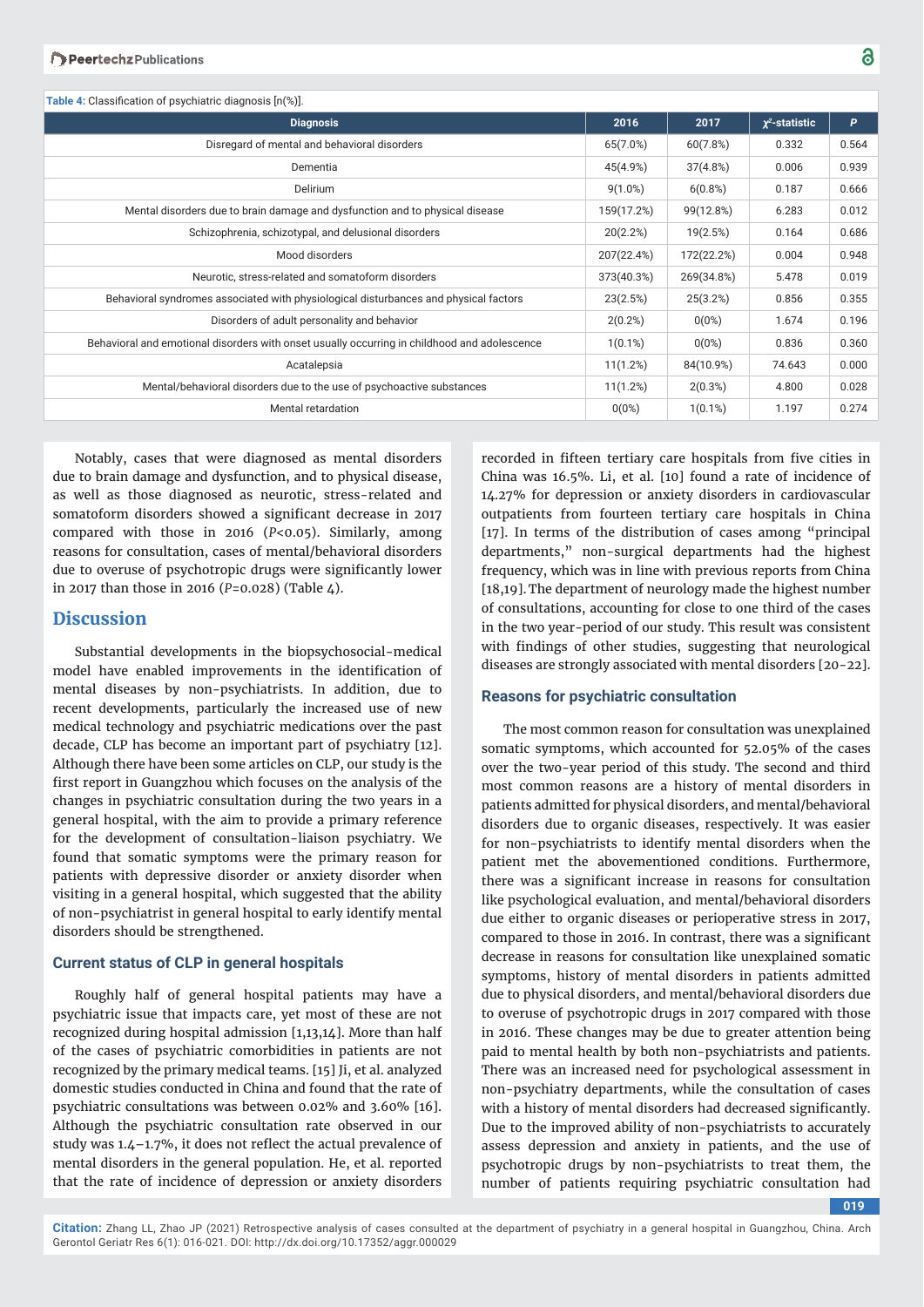decreased. It is also noteworthy that acceptance of mental disorders by patients had improved. An increasing number of patients with unexplained somatic symptoms, or mental or behavioral disorders were willing to take the initiative to visit the outpatient department of psychiatry in the general hospital. The total number of outpatients visiting the psychiatry department in our hospital was 21850 in 2017, an increase of 20.63% over the previous year.

#### **Psychiatric consultation diagnosis**

If we consider the diagnosis, there were 585 and 374 cases diagnosed as generalized anxiety disorder or depression in 2016 and 2017, respectively. Together, they accounted for 56.41% of the total number of consultations. These results were consistent with those reported previously, both in China and worldwide, which indicates that somatic symptoms were the primary reason for a hospital visit among most of the patients with depressive disorder or anxiety disorder [10,23,24]. Recently, it has been observed that mild, rather than severe, mental disorder has become the most common type of psychiatric disease diagnosed upon consultation in general hospitals. In addition to the high rate of incidence of depressive or anxiety disorders, and the probability of those being comorbidities with physical disorders, our study also demonstrated that greater attention is being paid to psychological factors. This was not limited only to severe mental disorders, but was also observed for mild mental disorders [10,19,23,25,26].

Most of inpatients who had mental disorders in general hospitals were underdiagnosed. This means that without systematic screening by psychiatrists, the mental healthcare needs of many patients could go unmet, or scarce resources could be misallocated. Along with developments in CLP in the past decade, psychiatric consultations in general hospitals have also increased. Possible reasons for this could be: 1. increased knowledge and awareness regarding mental illness among non-psychiatrists, which has increased the rate of identification of mental illness; 2. the stressful nature of the job and patient-physician relationship, which encourages physicians practicing strictly within the scope allowed under law to seek professional help for looking after their own mental health; 3. intense social competition resulting in increased stress that has led to a rise in the rate of incidence of mental disorders. Moreover, due to an aging population, there is an increase in cases of neurological and mental disorders due to cardiovascular and cerebrovascular diseases, senile dementia, and metabolic disorders; 4. due to the stigma associated with mental disorders, patients often refuse to visit a psychiatrist, but prefer to visit a general physician instead for somatic symptoms or follow-up of previously treated physical disorders. Thus, in order to decrease the rate of underdiagnoses or misdiagnoses of mental disorders, it is important to train clinicians in nonpsychiatry departments to identify and treat mental disorders, especially by recognizing the somatic manifestations of mental disorders. Moreover, multidisciplinary teams (MDTs) are effective in strengthening cooperation between psychiatric and non-psychiatric departments [27,28]. Hong, et al. compared the effects of different modes of liaison psychiatric service and found that a combination of comprehensive assessment,

psychiatric consultation and interdisciplinary teamwork was very efficient in reducing the duration of hospital stay and medical expenses [29]. This proactive and comprehensive consultation model is worthy of being promoted in general hospitals in order to improve the diagnostic accuracy of nonpsychiatric doctors and encourage patient compliance with recommendations of psychiatric consultation [30,31].

#### **Limitat ions**

Our study was subject to a few limitations. First, consultation diagnosis was based on a clinical interview by psychiatrists without using a structured clinical interview questionnaire. Second, consultation data retrieved from one of the hospitals had certain geographical limitations. Third, our study did not account for follow-ups and recovery rates, and did not evaluate the risk of patient suicide. Continuation of CLP services will benefit the overall wellbeing of patients [32]. Although a preliminary analysis of all consultations was conducted in the study, we did not focus on a particular disorder. Future studies that focus on the progression of a specific physical disease with depressive or anxiety comorbidities and explore the impact of mental illness on the outcome of the physical disease are required. Fourth, our study analyzed the two-year CLP data in 2016 and 2017, which may not reflect sufficient outcome. We plan to conduct further follow-up of CLP, such as detailed analysis of consultation data within 5 years.

#### **Conclusion**

We found that there was a considerable need for consultations with the psychiatry department in the general hospital. The primary reason for psychiatric consultations was unexplained somatic symptoms that are clinical manifestations of depressive or anxiety disorders. It is important to encourage psychiatric consultation, and train clinicians from nonpsychiatry departments to identify somatic manifestations of mental disorders with greater efficiency, as well as to extend psychiatric services to tertiary healthcare centers and other healthcare services.

#### **Funding**

This study was supported by grants from the Science and Technology Program of Guangzhou (Grant No. 202002030262) and the Natural Science Foundation of Guangdong Province (Grant No. 2017A030313809).

#### **References**

- 1. Desan PH, Zimbrean PC, Weinstein AJ, Bozzo JE, Sledge WH (2011) Proactive psychiatric consultation services reduce length of stay for admissions to an inpatient medical team. Psychosomatics 52: 513-520. **Link:**  https://bit.ly/3v38XvO
- 2. Oldham MA, Chahal K, Lee HB (2019) A systematic review of proactive psychi atric consultation on hospital length of stay. Gen Hosp Psychiatry 60: 120-126. **Link:** https://bit.ly/3byc2w0
- 3. Jeeva F, Dickens C, Coventry P, Bundy C, Davies L (2013) Is treatment of depression cost-effective in people with diabetes? A systematic review of the economic evidence. Int J Technol Assess Health Care 29: 384-391. **Link:** https://bit.ly/3ytfLVR

**020**